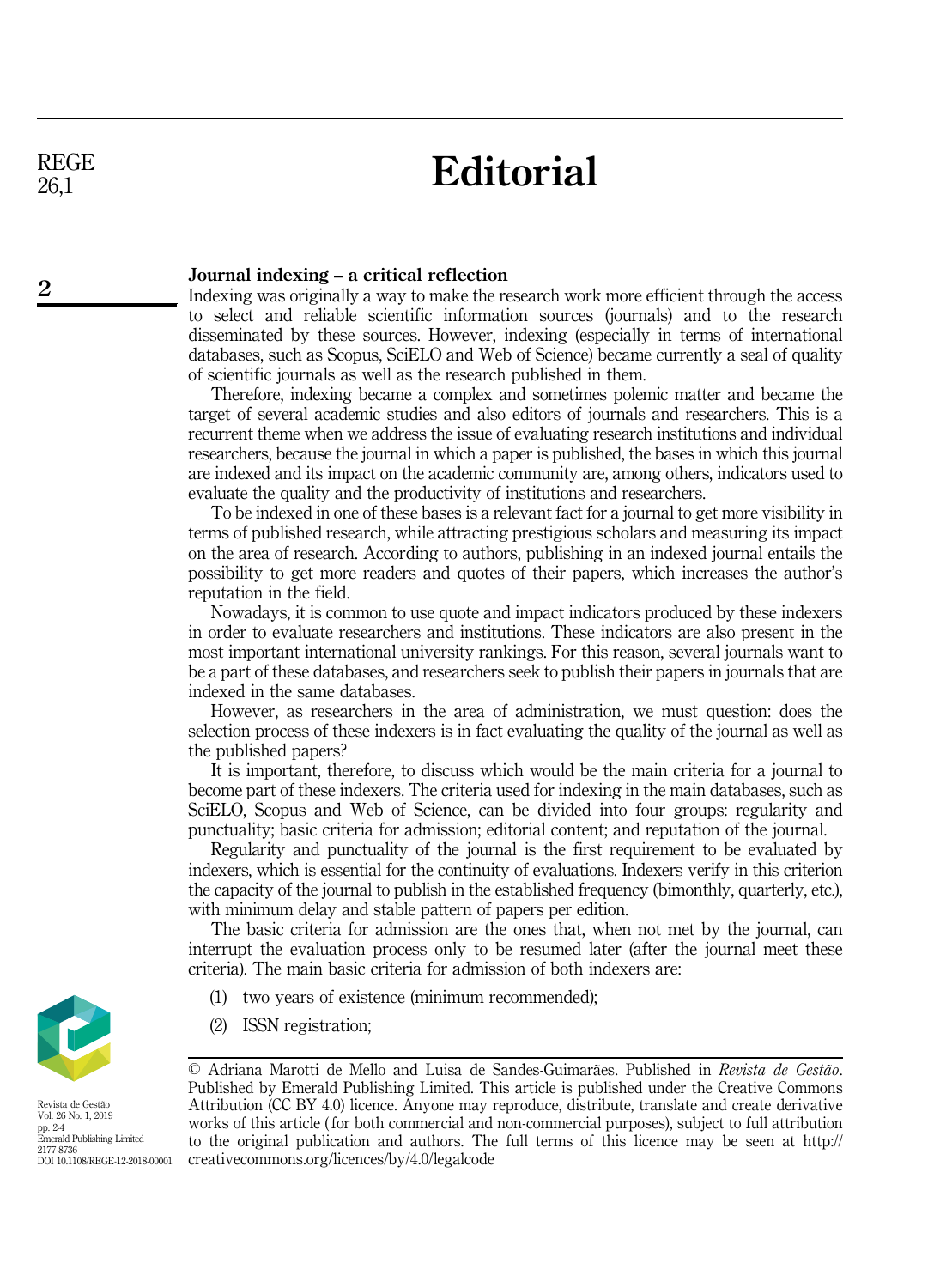- (3) the content of the journal must be peer-reviewed and make publicly available the description of the reviewing process, the sort of peer-evaluation accomplished (open, single-blind, double-blind) and the steps of the process;
- (4) the publication of the complete text in English is recommended (or metadata at least – title and abstract);
- (5) international editorial convention:
	- the title of the journal has to be informative; abstract and title of the papers must be descriptive; complete bibliographic information in the references; authors' address and affiliation; and
- (6) to have a "code of ethics" and good practice in publication available on the website.

The code of ethics of the journal is one of the most important issues among the basic criteria and has to present information on important ethical issues (such as originality, plagiarism, collaboration/authorship, fraud, conflict of interest, corrections, disclaimer, among others) and the actions to be taken by the journal in case of ethical violation.

Regarding the editorial content, the indexers must evaluate the editorial policy of the journal, i.e., if the journal has a scope and a convincing editorial concept and if it is relevant for database users. One important issue to be evaluated is if the focus/scope of the journal is different from the ones of other indexed journals in the area and what is the differential of the journal; in other words, how the journal will add new information to the already established indexed group of journals. If the content approached by the journal is already been covered by other periodicals, it is likely that indexers will not accept the inclusion of this journal.

Another important issue related to the editorial content is the geographic diversity of authors, editors, and members of the editorial board of the journal. It is important to not only have geographic diversity, but that this diversity is aligned with the focus/scope and target audience of the journal. An international journal must:

- present a content that is interesting for the international scientific community (in alignment with the announced objectives and scope);
- present a diversity of authors, editors and members of the editorial board with representation from different regions and countries; and
- highly desirable publication in English.

It is important to remember that the focus of these indexers is on international journals. To put the word "international" in the title is not enough for a journal to fit in this category, i.e., it is necessary to have an alignment between editorial policy and actors (authors, editors, etc.), while being in accordance with the content of international journals. Local/regional journals (whose objective and scope are limited to the interest of a limited region or country; they publish mostly in a language other than English; present editors, authors and members of the editorial board in the country/region where the journal is published) are also accepted (more by Scopus and less by Web of Science), but these journals have to be excellent and must add new information to the content of indexers about a determined subject or to provide a specific regional perspective.

The last group of criteria is related to the reputation of the journal. In this requirement, the quotes of the journal are evaluated in order to determine the importance and influence of this journal in the literature that involves the theme. Based on the quotes, indexers will calculate the impact index (impact factor, CiteScore, H-Index, etc.) in order to verify the position expected from the journal Editorial

3